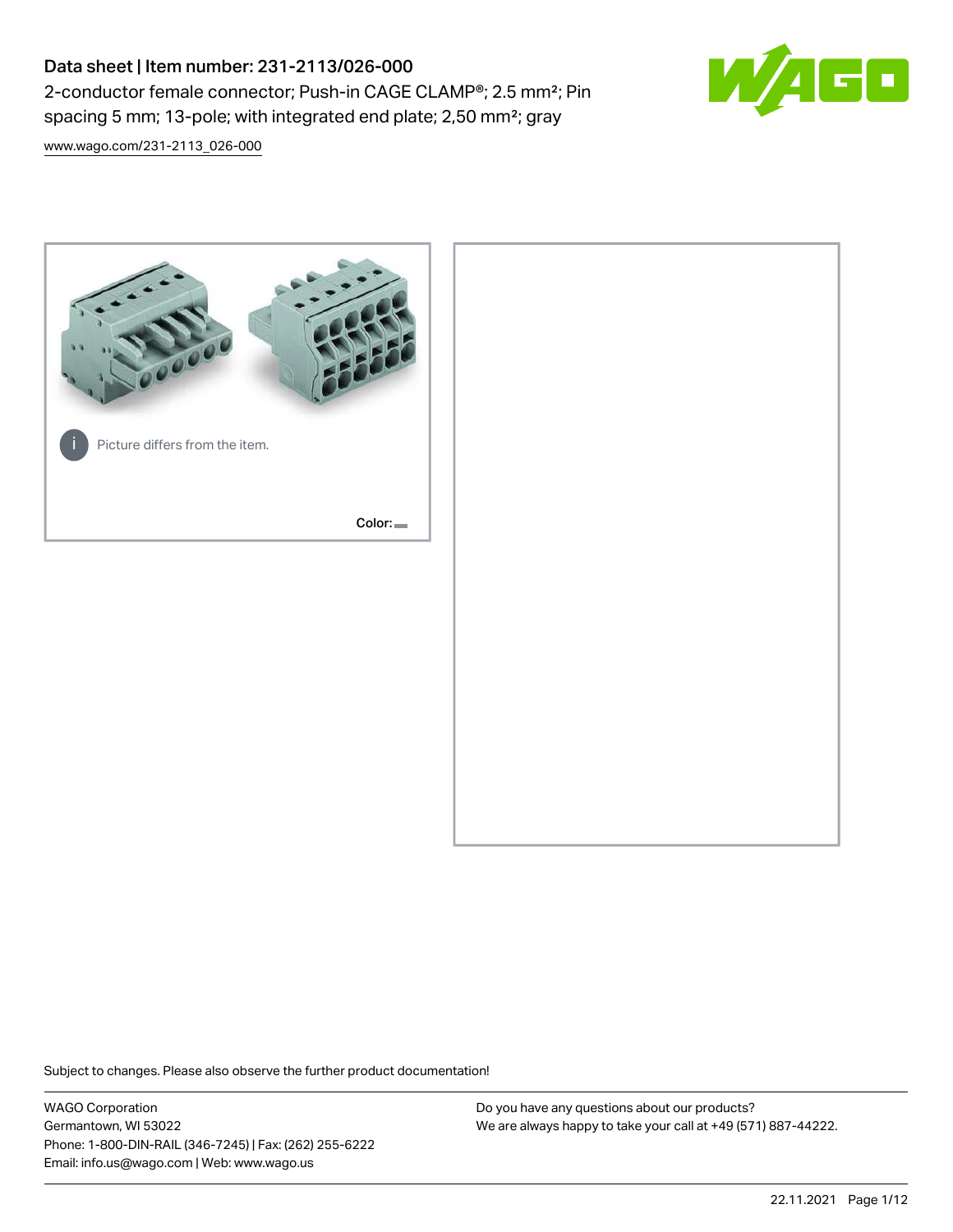

Dimensions in mm

 $L =$  (pole no.  $-2$ ) x pin spacing + 10 mm

#### Item description

- **Universal connection for all conductor types**
- **Two conductor entries per pole**
- $\blacksquare$ For looping through power or data buses
- $\blacksquare$ Bus connection is retained, even when unmated
- $\blacksquare$ Push-in termination of solid and ferruled conductors
- $\blacksquare$ With coding fingers

Subject to changes. Please also observe the further product documentation! Data

WAGO Corporation Germantown, WI 53022 Phone: 1-800-DIN-RAIL (346-7245) | Fax: (262) 255-6222 Email: info.us@wago.com | Web: www.wago.us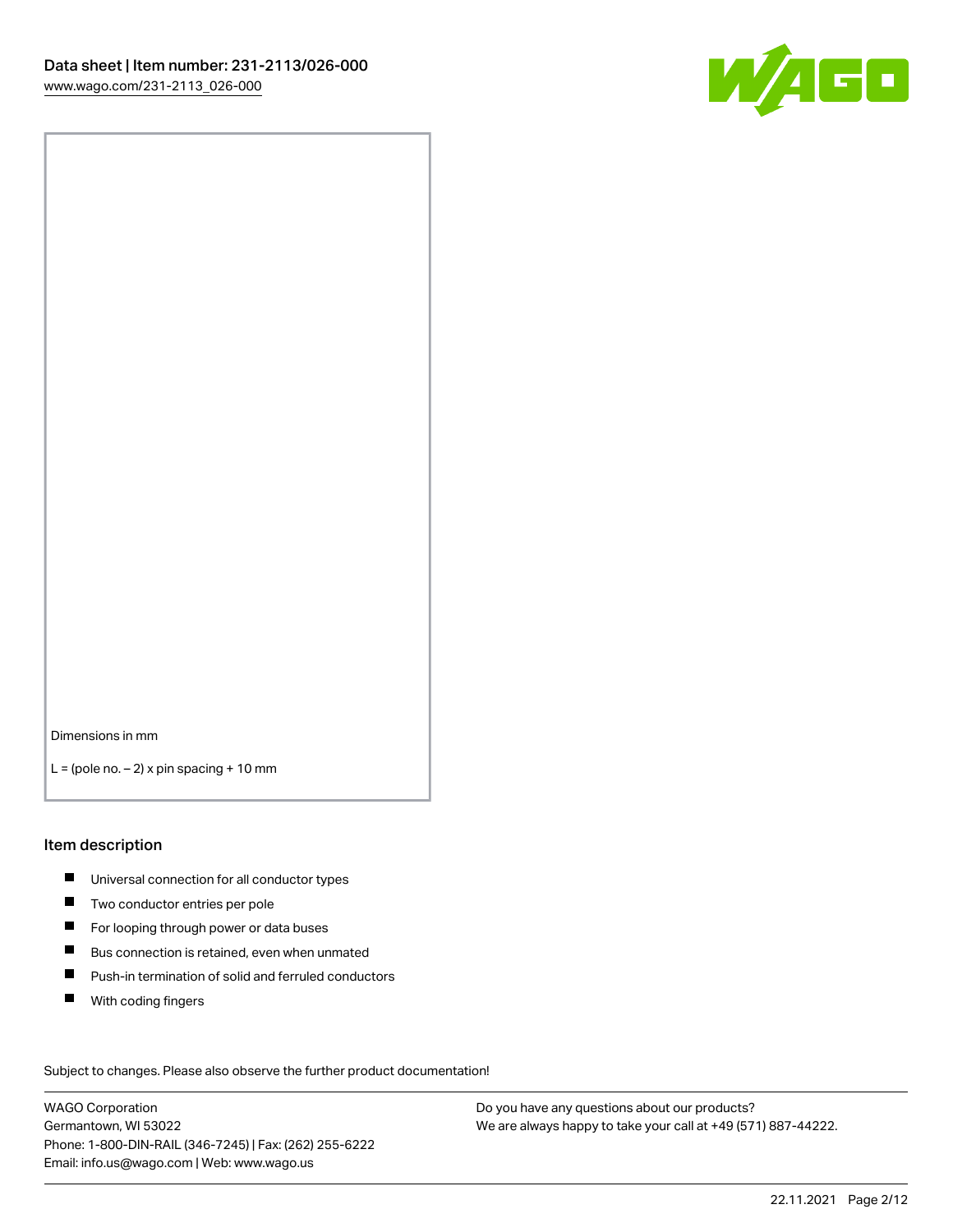

## Data Notes

| Safety information 1 | The <i>MCS – MULTI CONNECTION SYSTEM</i> includes connectors<br>without breaking capacity in accordance with DIN EN 61984. When<br>used as intended, these connectors must not be connected<br>/disconnected when live or under load. The circuit design should<br>ensure header pins, which can be touched, are not live when<br>unmated. |
|----------------------|--------------------------------------------------------------------------------------------------------------------------------------------------------------------------------------------------------------------------------------------------------------------------------------------------------------------------------------------|
| Variants:            | Gold-plated or partially gold-plated contact surfaces<br>Other versions (or variants) can be requested from WAGO Sales or<br>configured at https://configurator.wago.com/                                                                                                                                                                  |

## Electrical data

## IEC Approvals

| Ratings per                 | IEC/EN 60664-1                                                        |
|-----------------------------|-----------------------------------------------------------------------|
| Rated voltage (III / 3)     | 320 V                                                                 |
| Rated surge voltage (III/3) | 4 <sub>k</sub> V                                                      |
| Rated voltage (III/2)       | 320 V                                                                 |
| Rated surge voltage (III/2) | 4 <sub>k</sub> V                                                      |
| Nominal voltage (II/2)      | 630 V                                                                 |
| Rated surge voltage (II/2)  | 4 <sub>k</sub> V                                                      |
| Rated current               | 16A                                                                   |
| Legend (ratings)            | $(III / 2)$ $\triangle$ Overvoltage category III / Pollution degree 2 |

## UL Approvals

| Approvals per                  | UL 1059 |
|--------------------------------|---------|
| Rated voltage UL (Use Group B) | 300 V   |
| Rated current UL (Use Group B) | 20 A    |
| Rated voltage UL (Use Group D) | 300 V   |
| Rated current UL (Use Group D) | 10 A    |

## Ratings per UL

| Rated voltage UL 1977 | 600 V |
|-----------------------|-------|
| Rated current UL 1977 | nn.   |

### CSA Approvals

Approvals per CSA

Subject to changes. Please also observe the further product documentation!

| <b>WAGO Corporation</b>                                | Do you have any questions about our products?                 |
|--------------------------------------------------------|---------------------------------------------------------------|
| Germantown, WI 53022                                   | We are always happy to take your call at +49 (571) 887-44222. |
| Phone: 1-800-DIN-RAIL (346-7245)   Fax: (262) 255-6222 |                                                               |
| Email: info.us@wago.com   Web: www.wago.us             |                                                               |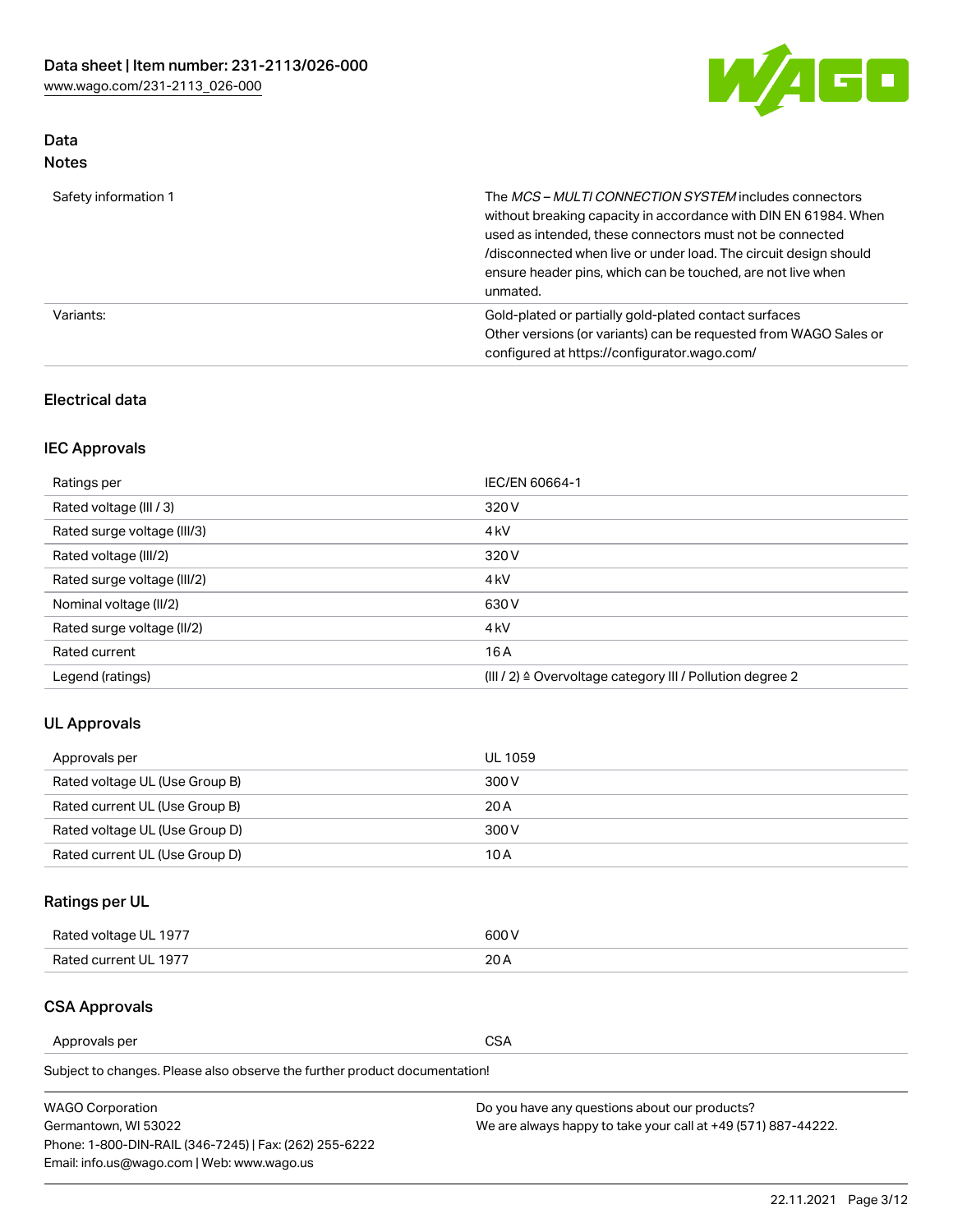WAGO

| www.wago.com/231-2113_026-000 |  |
|-------------------------------|--|
|                               |  |

| Rated voltage CSA (Use Group B) | 300 V |
|---------------------------------|-------|
| Rated current CSA (Use Group B) | 15 A  |
| Rated voltage CSA (Use Group D) | 300 V |
| Rated current CSA (Use Group D) | 10 A  |

## Connection data

| Total number of connection points | 26 |
|-----------------------------------|----|
| Total number of potentials        | 13 |
| Number of connection types        |    |
| Number of levels                  |    |

## Connection 1

| Connection technology |  |
|-----------------------|--|
|                       |  |

| Connection technology                             | Push-in CAGE CLAMP®                   |
|---------------------------------------------------|---------------------------------------|
| Actuation type                                    | Operating tool                        |
| Solid conductor                                   | $0.22.5$ mm <sup>2</sup> / 24  12 AWG |
| Fine-stranded conductor                           | $0.22.5$ mm <sup>2</sup> / 24  12 AWG |
| Fine-stranded conductor; with insulated ferrule   | $0.251.5$ mm <sup>2</sup>             |
| Fine-stranded conductor; with uninsulated ferrule | $0.252.5$ mm <sup>2</sup>             |
| Strip length                                      | $9 10$ mm $/ 0.35 0.39$ inch          |
| Number of poles                                   | 13                                    |
| Conductor entry direction to mating direction     | 0°                                    |

## Physical data

| Pin spacing | 5 mm / 0.197 inch     |
|-------------|-----------------------|
| Width       | 65 mm / 2.559 inch    |
| Height      | 20.8 mm / 0.819 inch  |
| Depth       | 26.45 mm / 1.041 inch |

## Plug-in connection

| Contact type (pluggable connector) | Female connector/socket |
|------------------------------------|-------------------------|
| Connector (connection type)        | for conductor           |
| Mismating protection               | No                      |
| Locking of plug-in connection      | Without                 |

## Material data

Color and the color of the color of the color of the color of the color of the color of the color of the color

Subject to changes. Please also observe the further product documentation! Material group I

| <b>WAGO Corporation</b>                                | Do you have any questions about our products?                 |
|--------------------------------------------------------|---------------------------------------------------------------|
| Germantown, WI 53022                                   | We are always happy to take your call at +49 (571) 887-44222. |
| Phone: 1-800-DIN-RAIL (346-7245)   Fax: (262) 255-6222 |                                                               |
| Email: info.us@wago.com   Web: www.wago.us             |                                                               |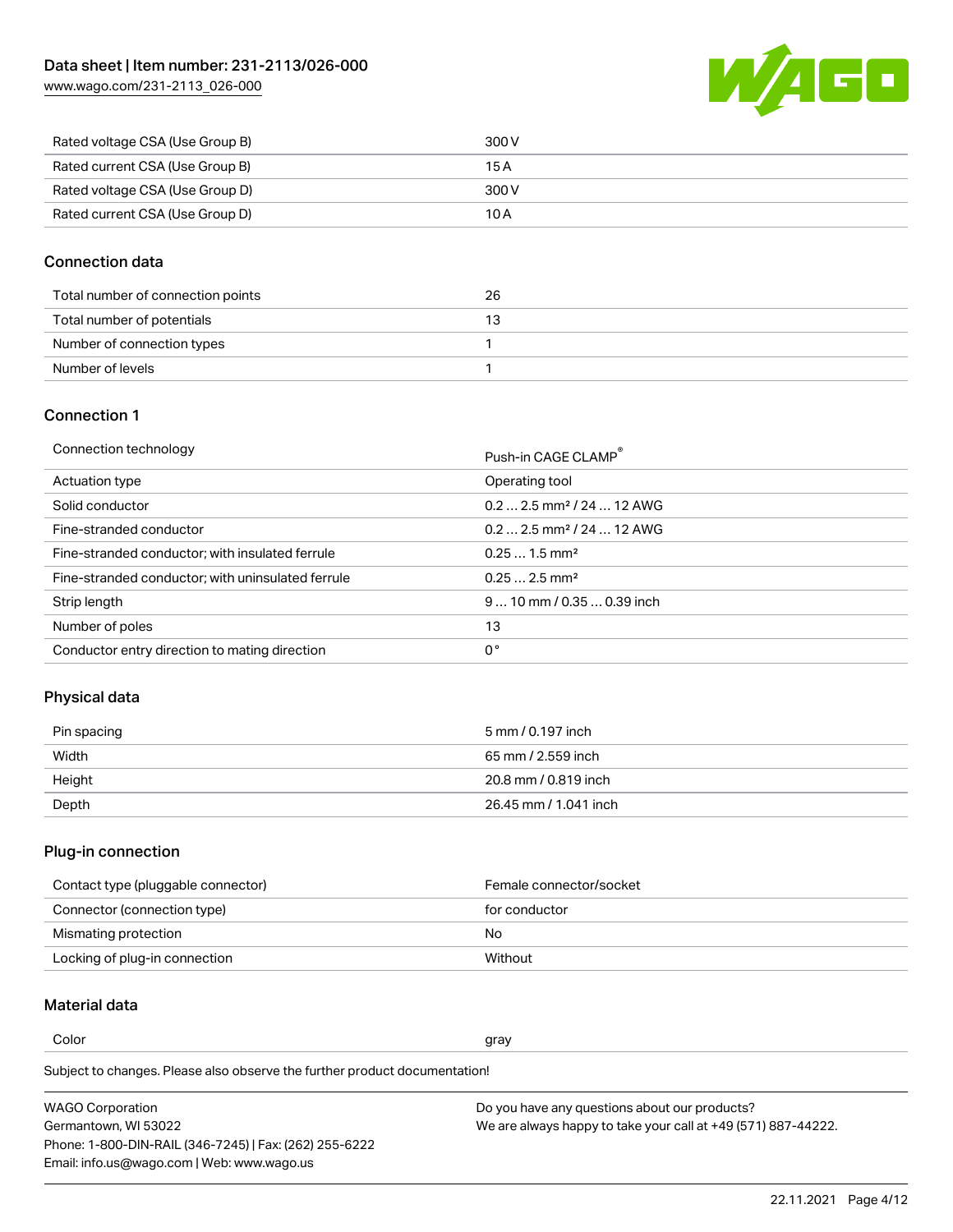[www.wago.com/231-2113\\_026-000](http://www.wago.com/231-2113_026-000)



| Material group              |                                   |
|-----------------------------|-----------------------------------|
| Insulation material         | Polyamide (PA66)                  |
| Flammability class per UL94 | V <sub>0</sub>                    |
| Clamping spring material    | Chrome nickel spring steel (CrNi) |
| Contact material            | Copper alloy                      |
| Contact plating             | tin-plated                        |
| Fire load                   | 0.464 MJ                          |
| Weight                      | 28.7 g                            |
|                             |                                   |

## Environmental requirements

| Limit temperature range | -60  +85 °Ր |
|-------------------------|-------------|
|-------------------------|-------------|

## Commercial data

| Product Group         | 3 (Multi Conn. System) |
|-----------------------|------------------------|
| PU (SPU)              | 25 Stück               |
| Packaging type        | box                    |
| Country of origin     | PL                     |
| <b>GTIN</b>           | 4044918563260          |
| Customs tariff number | 8536694040             |

## Approvals / Certificates

#### Country specific Approvals

|      |                          |                                 | Certificate |
|------|--------------------------|---------------------------------|-------------|
| Logo | Approval                 | <b>Additional Approval Text</b> | name        |
|      | <b>CB</b>                | IEC 61984                       | NL-39756    |
|      | DEKRA Certification B.V. |                                 |             |

#### Ship Approvals

| Logo | Approval                                                | <b>Additional Approval Text</b> | Certificate<br>name                |
|------|---------------------------------------------------------|---------------------------------|------------------------------------|
| ABS. | <b>ABS</b><br>American Bureau of Shipping               |                                 | $19 -$<br>HG1869876-<br><b>PDA</b> |
|      | <b>DNV GL</b><br>Det Norske Veritas, Germanischer Lloyd |                                 | TAE000016Z                         |

| UL-Approvals            |                                                                            |                                               |                                                               |  |
|-------------------------|----------------------------------------------------------------------------|-----------------------------------------------|---------------------------------------------------------------|--|
|                         |                                                                            |                                               | Certificate                                                   |  |
| Logo                    | Approval                                                                   | Additional Approval Text                      | name                                                          |  |
|                         | Subject to changes. Please also observe the further product documentation! |                                               |                                                               |  |
| <b>WAGO Corporation</b> |                                                                            | Do you have any questions about our products? |                                                               |  |
| Germantown, WI 53022    |                                                                            |                                               | We are always happy to take your call at +49 (571) 887-44222. |  |
|                         | Phone: 1-800-DIN-RAIL (346-7245)   Fax: (262) 255-6222                     |                                               |                                                               |  |
|                         | Email: info.us@wago.com   Web: www.wago.us                                 |                                               |                                                               |  |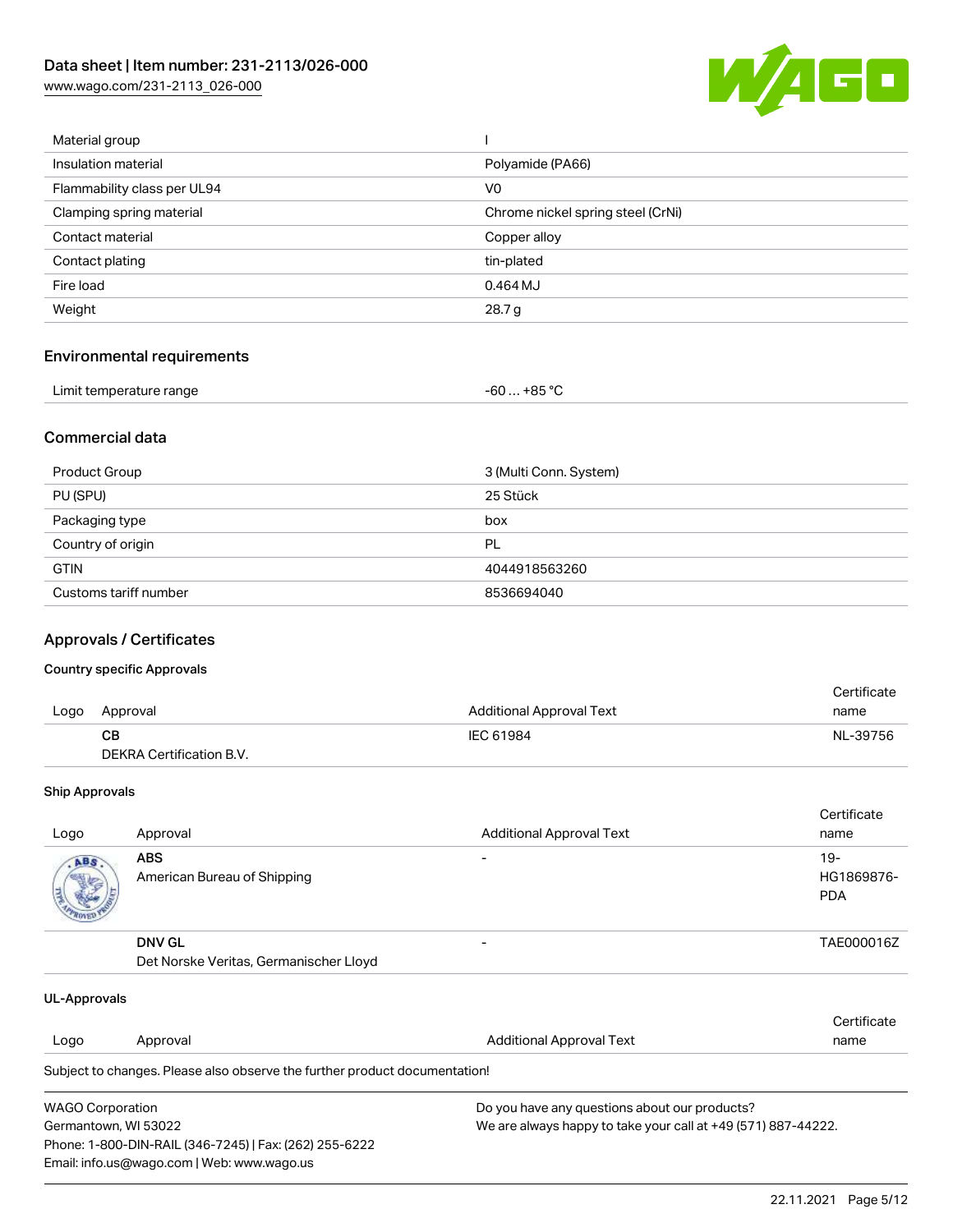

| $\boldsymbol{H}$           | UL<br>Underwriters Laboratories Inc.        | <b>UL 1977</b> | E45171 |
|----------------------------|---------------------------------------------|----------------|--------|
| $\boldsymbol{\mathcal{P}}$ | <b>UL</b><br>Underwriters Laboratories Inc. | <b>UL 1059</b> | E45172 |
|                            |                                             |                |        |

## **Counterpart**

| Item no.231-613<br>Male connector; 13-pole; Pin spacing 5 mm; gray                                              | www.wago.com/231-613         |
|-----------------------------------------------------------------------------------------------------------------|------------------------------|
| ltem no.231-143/001-000<br>Male header; 13-pole; THT; 1.0 x 1.0 mm solder pin; straight; pin spacing 5 mm; gray | www.wago.com/231-143/001-000 |
| ltem no.231-443/001-000<br>Male header; 13-pole; THT; 1.0 x 1.0 mm solder pin; angled; pin spacing 5 mm; gray   | www.wago.com/231-443/001-000 |

## Optional accessories

Tools

| Operating tool |                                                                                                                  |                      |
|----------------|------------------------------------------------------------------------------------------------------------------|----------------------|
|                | Item no.: 209-130<br>Operating tool; suitable for 264, 280 and 281 Series; 1-way; of insulating material; white  | www.wago.com/209-130 |
|                | Item no.: 210-657<br>Operating tool; Blade: 3.5 x 0.5 mm; with a partially insulated shaft; short; multicoloured | www.wago.com/210-657 |
|                | Item no.: 210-720<br>Operating tool; Blade: 3.5 x 0.5 mm; with a partially insulated shaft; multicoloured        | www.wago.com/210-720 |
|                | Item no.: 280-432<br>Operating tool; made of insulating material; 2-way; white                                   | www.wago.com/280-432 |
|                | Item no.: 280-434<br>Operating tool; made of insulating material; 4-way                                          | www.wago.com/280-434 |
|                | Item no.: 280-437<br>Operating tool; made of insulating material; 7-way                                          | www.wago.com/280-437 |
|                | Item no.: 280-440<br>Operating tool; made of insulating material; 10-way                                         | www.wago.com/280-440 |
|                | Subject to changes. Please also observe the further product documentation!                                       |                      |

WAGO Corporation Germantown, WI 53022 Phone: 1-800-DIN-RAIL (346-7245) | Fax: (262) 255-6222 Email: info.us@wago.com | Web: www.wago.us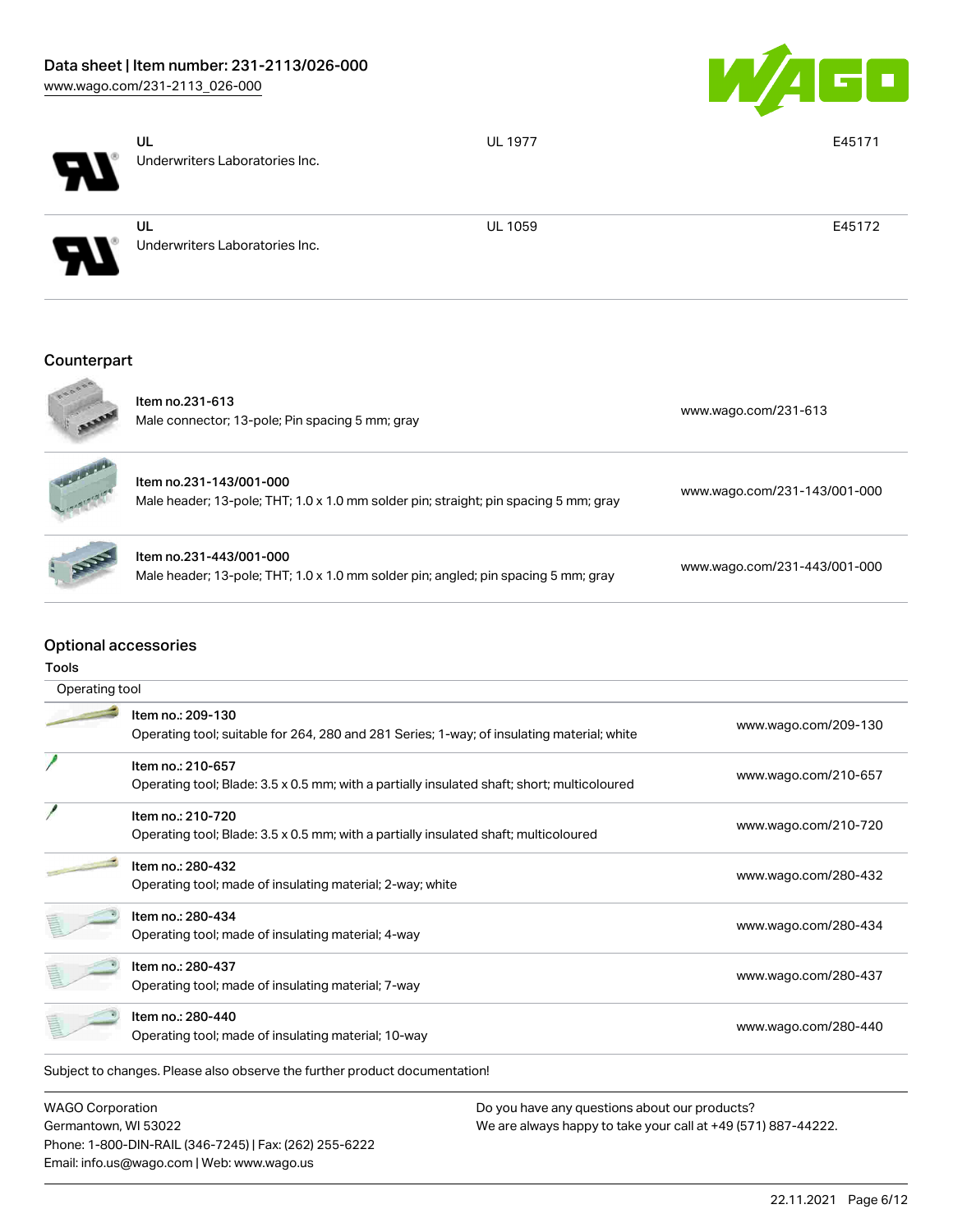[www.wago.com/231-2113\\_026-000](http://www.wago.com/231-2113_026-000)

Email: info.us@wago.com | Web: www.wago.us



|                                                 | Item no.: 280-435<br>Operating tool; made of insulating material; 5-way; gray                                                                                                      | www.wago.com/280-435                                          |
|-------------------------------------------------|------------------------------------------------------------------------------------------------------------------------------------------------------------------------------------|---------------------------------------------------------------|
|                                                 | Item no.: 280-436<br>Operating tool; made of insulating material; 6-way                                                                                                            | www.wago.com/280-436                                          |
|                                                 | Item no.: 280-438<br>Operating tool; made of insulating material; 8-way                                                                                                            | www.wago.com/280-438                                          |
|                                                 | Item no.: 280-433<br>Operating tool; made of insulating material; 3-way                                                                                                            | www.wago.com/280-433                                          |
| <b>Strain relief</b>                            |                                                                                                                                                                                    |                                                               |
| Strain relief plate                             |                                                                                                                                                                                    |                                                               |
|                                                 | Item no.: 734-430<br>Strain relief plate; gray                                                                                                                                     | www.wago.com/734-430                                          |
| <b>Ferrules</b>                                 |                                                                                                                                                                                    |                                                               |
| Ferrule                                         |                                                                                                                                                                                    |                                                               |
|                                                 | Item no.: 216-101<br>Ferrule; Sleeve for 0.5 mm <sup>2</sup> / AWG 22; uninsulated; electro-tin plated; silver-colored                                                             | www.wago.com/216-101                                          |
|                                                 | Item no.: 216-104<br>Ferrule; Sleeve for 1.5 mm <sup>2</sup> / AWG 16; uninsulated; electro-tin plated; silver-colored                                                             | www.wago.com/216-104                                          |
|                                                 | Item no.: 216-106<br>Ferrule; Sleeve for 2.5 mm <sup>2</sup> / AWG 14; uninsulated; electro-tin plated; silver-colored                                                             | www.wago.com/216-106                                          |
|                                                 | Item no.: 216-102<br>Ferrule; Sleeve for 0.75 mm <sup>2</sup> / AWG 20; uninsulated; electro-tin plated; silver-colored                                                            | www.wago.com/216-102                                          |
|                                                 | Item no.: 216-103<br>Ferrule; Sleeve for 1 mm <sup>2</sup> / AWG 18; uninsulated; electro-tin plated                                                                               | www.wago.com/216-103                                          |
|                                                 | Item no.: 216-123<br>Ferrule; Sleeve for 1 mm <sup>2</sup> / AWG 18; uninsulated; electro-tin plated; silver-colored                                                               | www.wago.com/216-123                                          |
|                                                 | Item no.: 216-122<br>Ferrule; Sleeve for 0.75 mm <sup>2</sup> / AWG 20; uninsulated; electro-tin plated; silver-colored                                                            | www.wago.com/216-122                                          |
|                                                 | Item no.: 216-124<br>Ferrule; Sleeve for 1.5 mm <sup>2</sup> / AWG 16; uninsulated; electro-tin plated                                                                             | www.wago.com/216-124                                          |
|                                                 | Item no.: 216-142<br>Ferrule; Sleeve for 0.75 mm <sup>2</sup> / 18 AWG; uninsulated; electro-tin plated; electrolytic copper; gastight<br>crimped; acc. to DIN 46228, Part 1/08.92 | www.wago.com/216-142                                          |
|                                                 | Item no.: 216-132<br>Ferrule; Sleeve for 0.34 mm <sup>2</sup> / AWG 24; uninsulated; electro-tin plated                                                                            | www.wago.com/216-132                                          |
|                                                 | Item no.: 216-121<br>Ferrule; Sleeve for 0.5 mm <sup>2</sup> / AWG 22; uninsulated; electro-tin plated; silver-colored                                                             | www.wago.com/216-121                                          |
|                                                 | Subject to changes. Please also observe the further product documentation!                                                                                                         |                                                               |
| <b>WAGO Corporation</b><br>Germantown, WI 53022 | Do you have any questions about our products?<br>Phone: 1-800-DIN-RAIL (346-7245)   Fax: (262) 255-6222                                                                            | We are always happy to take your call at +49 (571) 887-44222. |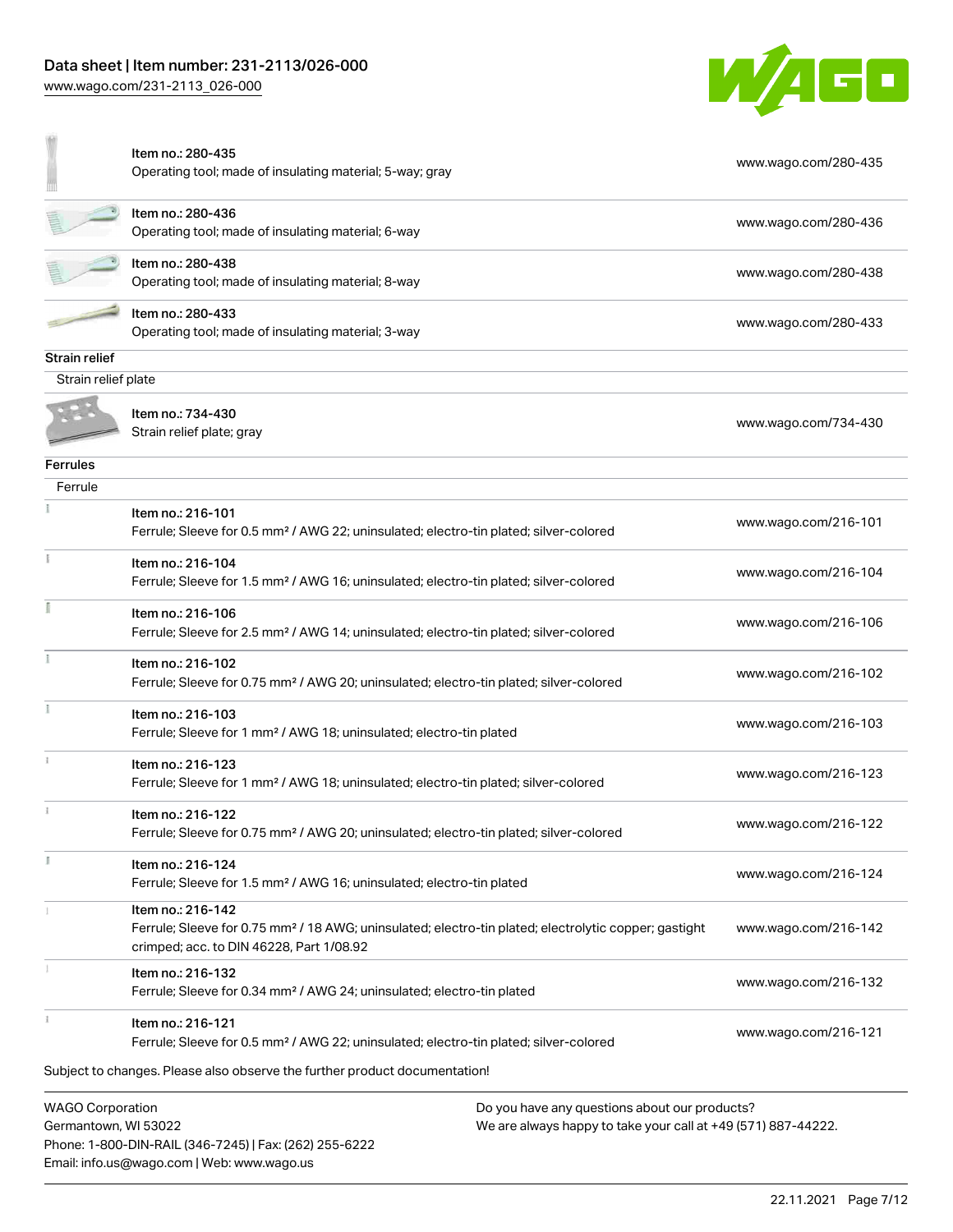[www.wago.com/231-2113\\_026-000](http://www.wago.com/231-2113_026-000)



|   | Item no.: 216-143<br>Ferrule; Sleeve for 1 mm <sup>2</sup> / AWG 18; uninsulated; electro-tin plated; electrolytic copper; gastight<br>crimped; acc. to DIN 46228, Part 1/08.92                         | www.wago.com/216-143 |
|---|---------------------------------------------------------------------------------------------------------------------------------------------------------------------------------------------------------|----------------------|
|   | Item no.: 216-131<br>Ferrule; Sleeve for 0.25 mm <sup>2</sup> / AWG 24; uninsulated; electro-tin plated; silver-colored                                                                                 | www.wago.com/216-131 |
|   | Item no.: 216-141<br>Ferrule; Sleeve for 0.5 mm <sup>2</sup> / 20 AWG; uninsulated; electro-tin plated; electrolytic copper; gastight<br>crimped; acc. to DIN 46228, Part 1/08.92                       | www.wago.com/216-141 |
|   | Item no.: 216-152<br>Ferrule; Sleeve for 0.34 mm <sup>2</sup> / AWG 24; uninsulated; electro-tin plated                                                                                                 | www.wago.com/216-152 |
| ۸ | Item no.: 216-203<br>Ferrule; Sleeve for 1 mm <sup>2</sup> / AWG 18; insulated; electro-tin plated; red                                                                                                 | www.wago.com/216-203 |
|   | Item no.: 216-202<br>Ferrule; Sleeve for 0.75 mm <sup>2</sup> / 18 AWG; insulated; electro-tin plated; gray                                                                                             | www.wago.com/216-202 |
|   | Item no.: 216-151<br>Ferrule; Sleeve for 0.25 mm <sup>2</sup> / AWG 24; uninsulated; electro-tin plated                                                                                                 | www.wago.com/216-151 |
| 1 | Item no.: 216-204<br>Ferrule; Sleeve for 1.5 mm <sup>2</sup> / AWG 16; insulated; electro-tin plated; black                                                                                             | www.wago.com/216-204 |
|   | Item no.: 216-144<br>Ferrule; Sleeve for 1.5 mm <sup>2</sup> / AWG 16; uninsulated; electro-tin plated; electrolytic copper; gastight<br>crimped; acc. to DIN 46228, Part 1/08.92; silver-colored       | www.wago.com/216-144 |
|   | Item no.: 216-201<br>Ferrule; Sleeve for 0.5 mm <sup>2</sup> / 20 AWG; insulated; electro-tin plated; white                                                                                             | www.wago.com/216-201 |
|   | Item no.: 216-223<br>Ferrule; Sleeve for 1 mm <sup>2</sup> / AWG 18; insulated; electro-tin plated; red                                                                                                 | www.wago.com/216-223 |
|   | Item no.: 216-241<br>Ferrule; Sleeve for 0.5 mm <sup>2</sup> / 20 AWG; insulated; electro-tin plated; electrolytic copper; gastight<br>crimped; acc. to DIN 46228, Part 4/09.90; white                  | www.wago.com/216-241 |
|   | Item no.: 216-242<br>Ferrule; Sleeve for 0.75 mm <sup>2</sup> / 18 AWG; insulated; electro-tin plated; electrolytic copper; gastight<br>crimped; acc. to DIN 46228, Part 4/09.90; gray                  | www.wago.com/216-242 |
|   | Item no.: 216-222<br>Ferrule; Sleeve for 0.75 mm <sup>2</sup> / 18 AWG; insulated; electro-tin plated; gray                                                                                             | www.wago.com/216-222 |
|   | Item no.: 216-221<br>Ferrule; Sleeve for 0.5 mm <sup>2</sup> / 20 AWG; insulated; electro-tin plated; white                                                                                             | www.wago.com/216-221 |
| 1 | Item no.: 216-224<br>Ferrule; Sleeve for 1.5 mm <sup>2</sup> / AWG 16; insulated; electro-tin plated; black                                                                                             | www.wago.com/216-224 |
|   | Item no.: 216-243<br>Ferrule; Sleeve for 1 mm <sup>2</sup> / AWG 18; insulated; electro-tin plated; electrolytic copper; gastight crimped; www.wago.com/216-243<br>acc. to DIN 46228, Part 4/09.90; red |                      |
|   |                                                                                                                                                                                                         |                      |

Subject to changes. Please also observe the further product documentation!

WAGO Corporation Germantown, WI 53022 Phone: 1-800-DIN-RAIL (346-7245) | Fax: (262) 255-6222 Email: info.us@wago.com | Web: www.wago.us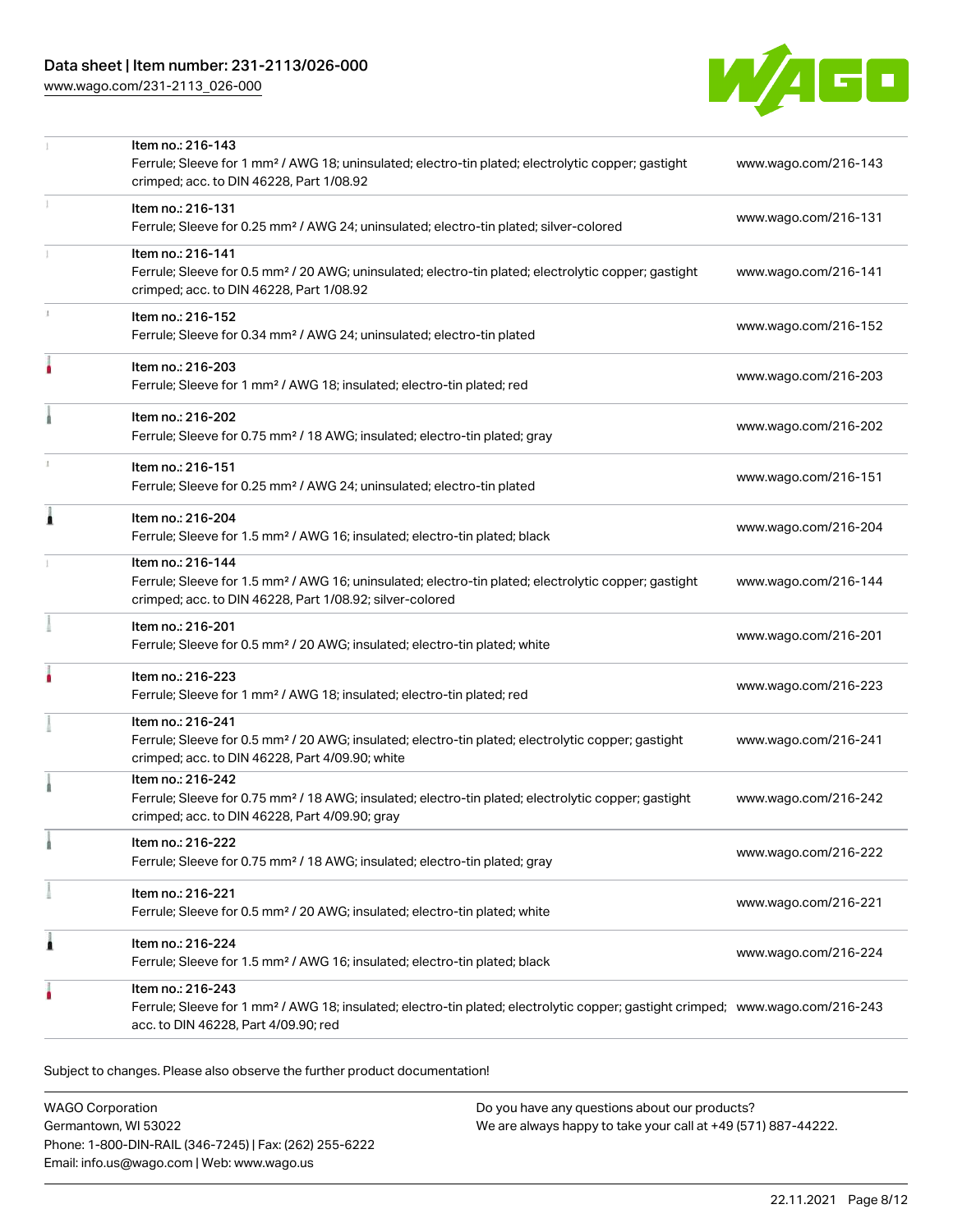## Data sheet | Item number: 231-2113/026-000

[www.wago.com/231-2113\\_026-000](http://www.wago.com/231-2113_026-000)



| 1                          | Item no.: 216-244<br>Ferrule; Sleeve for 1.5 mm <sup>2</sup> / AWG 16; insulated; electro-tin plated; electrolytic copper; gastight<br>crimped; acc. to DIN 46228, Part 4/09.90; black                  | www.wago.com/216-244             |
|----------------------------|---------------------------------------------------------------------------------------------------------------------------------------------------------------------------------------------------------|----------------------------------|
| ۸                          | Item no.: 216-263<br>Ferrule; Sleeve for 1 mm <sup>2</sup> / AWG 18; insulated; electro-tin plated; electrolytic copper; gastight crimped; www.wago.com/216-263<br>acc. to DIN 46228, Part 4/09.90; red |                                  |
| 1                          | Item no.: 216-264<br>Ferrule; Sleeve for 1.5 mm <sup>2</sup> / AWG 16; insulated; electro-tin plated; electrolytic copper; gastight<br>crimped; acc. to DIN 46228, Part 4/09.90; black                  | www.wago.com/216-264             |
| 1                          | Item no.: 216-284<br>Ferrule; Sleeve for 1.5 mm <sup>2</sup> / AWG 16; insulated; electro-tin plated; electrolytic copper; gastight<br>crimped; acc. to DIN 46228, Part 4/09.90; black                  | www.wago.com/216-284             |
|                            | Item no.: 216-262<br>Ferrule; Sleeve for 0.75 mm <sup>2</sup> / 18 AWG; insulated; electro-tin plated; electrolytic copper; gastight<br>crimped; acc. to DIN 46228, Part 4/09.90; gray                  | www.wago.com/216-262             |
|                            | Item no.: 216-301<br>Ferrule; Sleeve for 0.25 mm <sup>2</sup> / AWG 24; insulated; electro-tin plated; yellow                                                                                           | www.wago.com/216-301             |
|                            | Item no.: 216-321<br>Ferrule; Sleeve for 0.25 mm <sup>2</sup> / AWG 24; insulated; electro-tin plated; yellow                                                                                           | www.wago.com/216-321             |
| ٠                          | Item no.: 216-322<br>Ferrule; Sleeve for 0.34 mm <sup>2</sup> / 22 AWG; insulated; electro-tin plated; green                                                                                            | www.wago.com/216-322             |
| ۸                          | Item no.: 216-302<br>Ferrule; Sleeve for 0.34 mm <sup>2</sup> / 22 AWG; insulated; electro-tin plated; light turquoise                                                                                  | www.wago.com/216-302             |
| <b>Testing accessories</b> |                                                                                                                                                                                                         |                                  |
| Testing accessories        |                                                                                                                                                                                                         |                                  |
|                            | Item no.: 231-661<br>Test plugs for female connectors; for 5 mm and 5.08 mm pin spacing; 2,50 mm <sup>2</sup> ; light gray                                                                              | www.wago.com/231-661             |
| Marking accessories        |                                                                                                                                                                                                         |                                  |
| Marking strip              |                                                                                                                                                                                                         |                                  |
|                            | Item no.: 210-331/500-103<br>Marking strips; as a DIN A4 sheet; MARKED; 1-12 (300x); Height of marker strip: 2.3 mm/0.091 in; Strip<br>length 182 mm; Horizontal marking; Self-adhesive; white          | www.wago.com/210-331<br>/500-103 |
|                            | Item no.: 210-331/500-104<br>Marking strips; as a DIN A4 sheet; MARKED; 13-24 (300x); Height of marker strip: 2.3 mm/0.091 in; Strip<br>length 182 mm; Horizontal marking; Self-adhesive; white         | www.wago.com/210-331<br>/500-104 |
|                            | Item no.: 210-332/500-202<br>Marking strips; as a DIN A4 sheet; MARKED; 1-16 (160x); Height of marker strip: 3 mm; Strip length 182<br>mm; Horizontal marking; Self-adhesive; white                     | www.wago.com/210-332<br>/500-202 |
|                            | Item no.: 210-332/500-206<br>Marking strips; as a DIN A4 sheet; MARKED; 33-48 (160x); Height of marker strip: 3 mm; Strip length<br>182 mm; Horizontal marking; Self-adhesive; white                    | www.wago.com/210-332<br>/500-206 |

Subject to changes. Please also observe the further product documentation!

WAGO Corporation Germantown, WI 53022 Phone: 1-800-DIN-RAIL (346-7245) | Fax: (262) 255-6222 Email: info.us@wago.com | Web: www.wago.us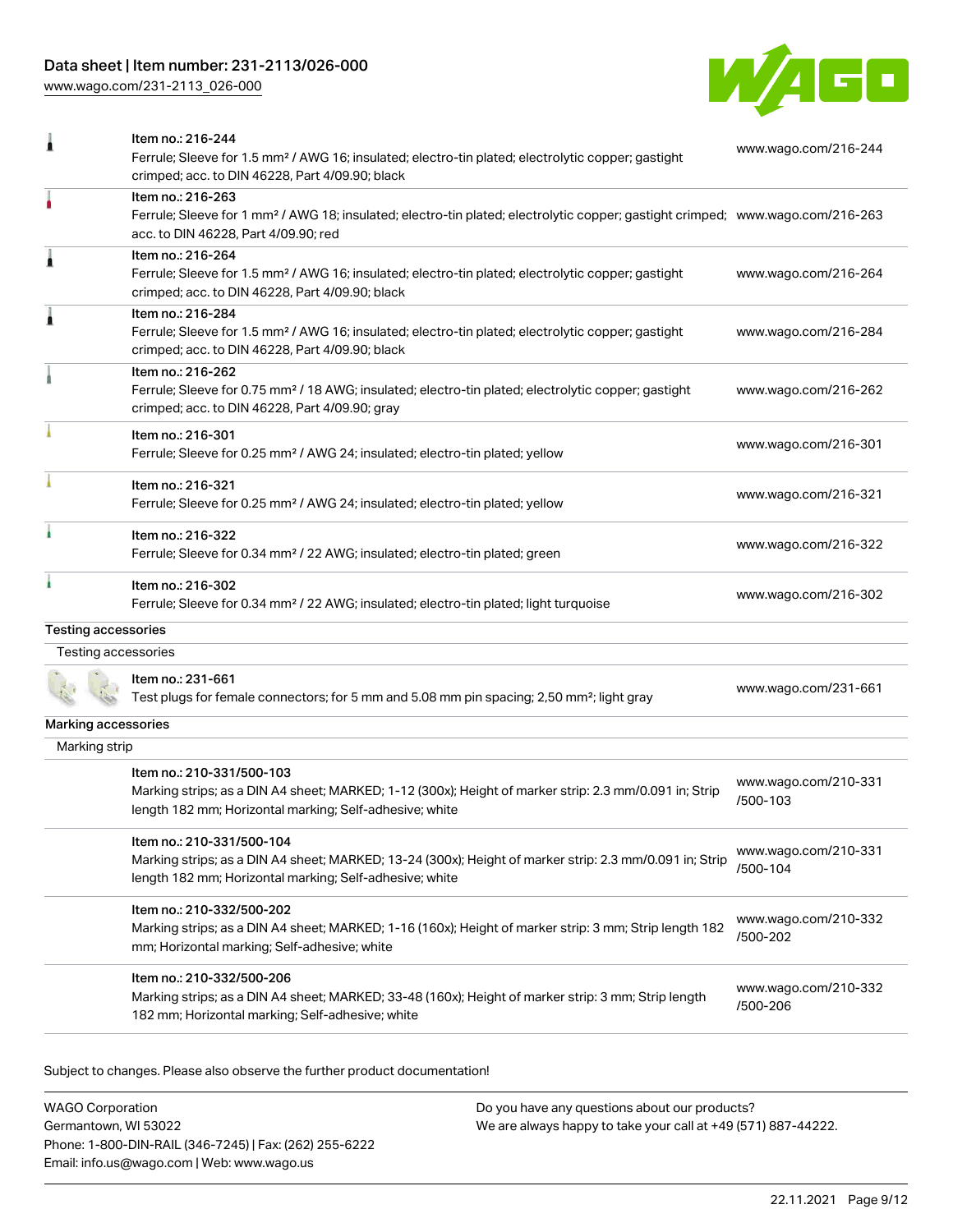

|                   | Item no.: 210-332/500-205<br>Marking strips; as a DIN A4 sheet; MARKED; 1-32 (80x); Height of marker strip: 3 mm; Strip length 182<br>mm; Horizontal marking; Self-adhesive; white   | www.wago.com/210-332<br>/500-205 |
|-------------------|--------------------------------------------------------------------------------------------------------------------------------------------------------------------------------------|----------------------------------|
|                   | Item no.: 210-332/500-204<br>Marking strips; as a DIN A4 sheet; MARKED; 17-32 (160x); Height of marker strip: 3 mm; Strip length<br>182 mm; Horizontal marking; Self-adhesive; white | www.wago.com/210-332<br>/500-204 |
| Insulations stops |                                                                                                                                                                                      |                                  |
| Insulation stop   |                                                                                                                                                                                      |                                  |
| Line              | Item no.: 231-672<br>Insulation stop; 0.75 - 1 mm <sup>2</sup> ; dark gray                                                                                                           | www.wago.com/231-672             |
| <b>UESCA</b>      | Item no.: 231-670<br>Insulation stop; 0.08-0.2 mm <sup>2</sup> / 0.2 mm <sup>2</sup> "s"; white                                                                                      | www.wago.com/231-670             |
| <b>ALLER</b>      | Item no.: 231-671<br>Insulation stop; 0.25 - 0.5 mm <sup>2</sup> ; light gray                                                                                                        | www.wago.com/231-671             |

## Documentation

| <b>Additional Information</b> |            |        |          |
|-------------------------------|------------|--------|----------|
| Technical explanations        | 2019 Apr 3 | pdf    | Download |
|                               |            | 2.0 MB |          |

### CAD files

#### CAE data

| EPLAN Data Portal 231-2113/026-000 |     | Download |
|------------------------------------|-----|----------|
| ZUKEN Portal 231-2113/026-000      | URL | Download |
| EPLAN Data Portal 231-2113/026-000 | URL | Download |
| CAD data                           |     |          |
| 2D/3D Models 231-2113/026-000      | URL | Download |

Subject to changes. Please also observe the further product documentation!

WAGO Corporation Germantown, WI 53022 Phone: 1-800-DIN-RAIL (346-7245) | Fax: (262) 255-6222 Email: info.us@wago.com | Web: www.wago.us Do you have any questions about our products? We are always happy to take your call at +49 (571) 887-44222.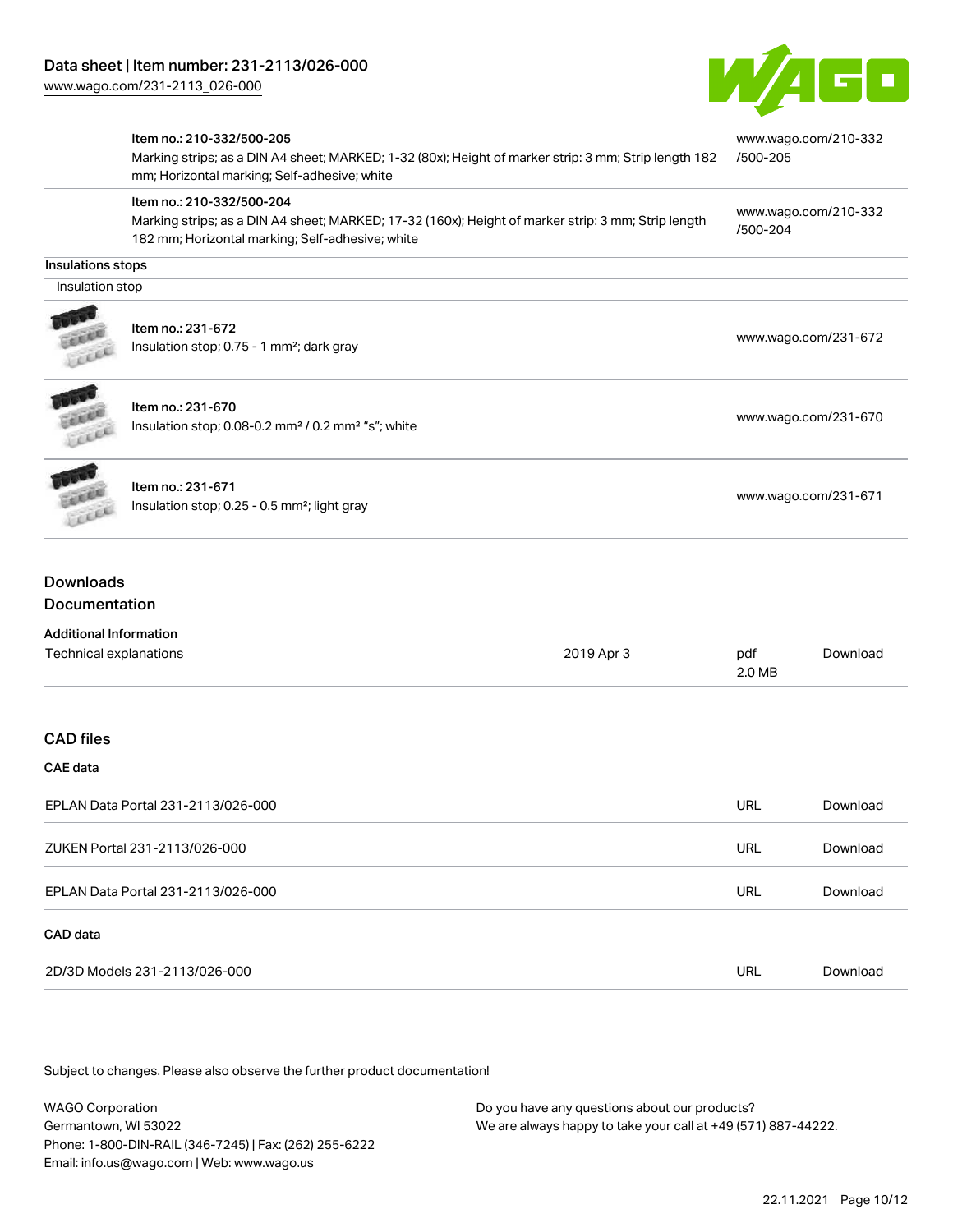

### Environmental Product Compliance

#### Compliance Search

| Environmental Product Compliance 231-2113/026-000                                                       | URL | Download |
|---------------------------------------------------------------------------------------------------------|-----|----------|
| 2-conductor female connector; Push-in CAGE CLAMP <sup>®</sup> ; 2.5 mm <sup>2</sup> ; Pin spacing 5 mm; |     |          |
| 13-pole; with integrated end plate; 2,50 mm <sup>2</sup> ; gray                                         |     |          |

#### Installation Notes

#### Conductor termination

Operating Push-in CAGE CLAMP® is easy, fast and identical to that of CAGE CLAMP®. The screwdriver is fully inserted into the operating slot, holding Push-in CAGE CLAMP® open. After the conductor has been inserted into the clamping unit and the screwdriver been withdrawn, the conductor is clamped safely. Solid and fine-stranded conductors < 0.5 mm² (20 AWG) are terminated and removed using a screwdriver.

Conductor termination

Subject to changes. Please also observe the further product documentation!

WAGO Corporation Germantown, WI 53022 Phone: 1-800-DIN-RAIL (346-7245) | Fax: (262) 255-6222 Email: info.us@wago.com | Web: www.wago.us